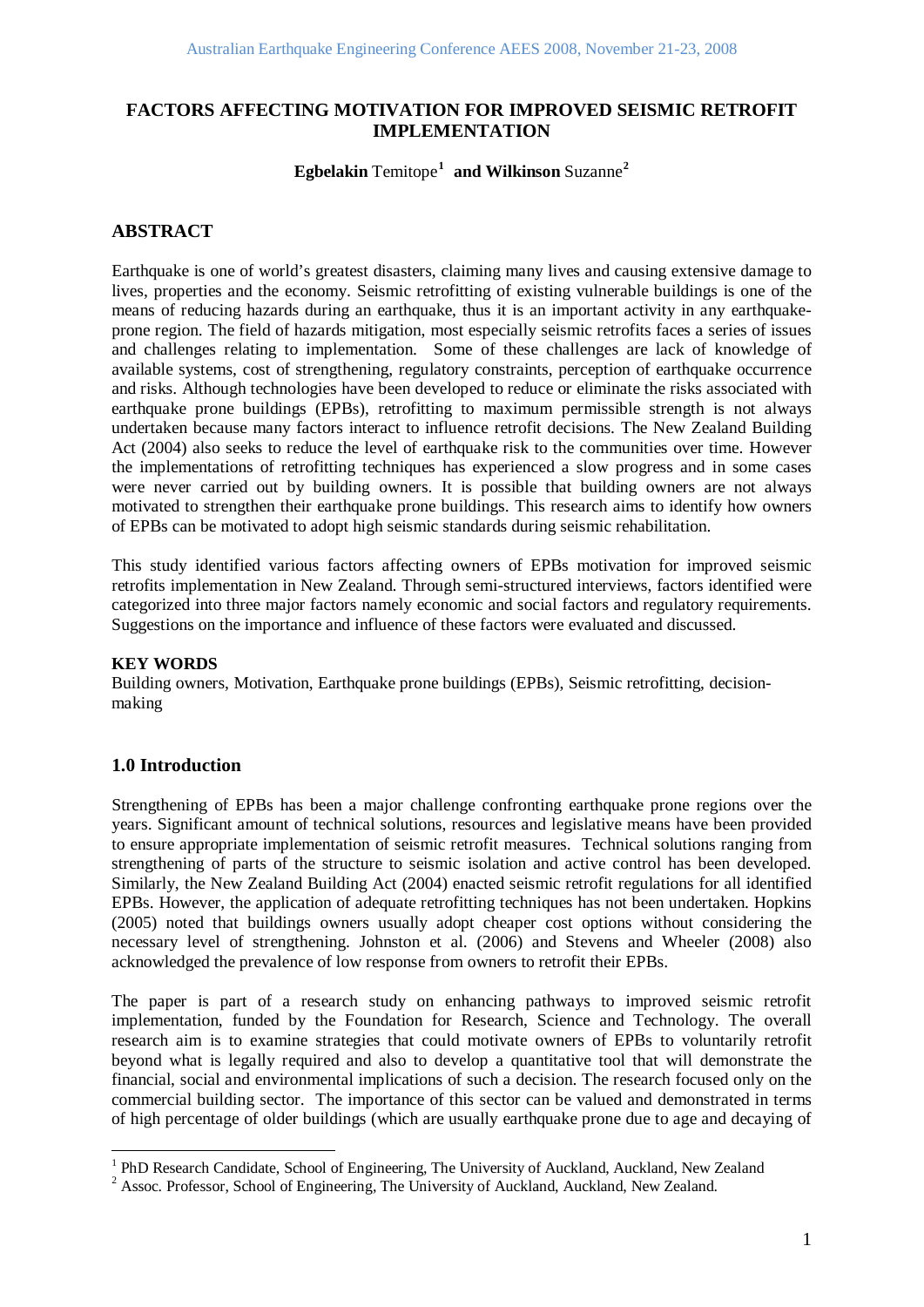construction material) used for commercial purposes in New Zealand. For instance, Wellington has about 52% EPB (Stevens and Wheeler, 2008). Also, the Building Act (2004) in its definition of EPBs captures buildings mainly used for commercial purposes (S. 122 (1) and (2)). Location is another important concern, most EPBs are usually concentrated within the central business districts. In addition, economic benefits that would accrue from seismic loss estimation, in terms of loss of lives and property, business continuity and preservation of heritage buildings make this sector worthy of consideration.

This paper examined various factors influencing owner's motivation for improved seismic retrofit performance. Possible solutions that will mitigate their influence on owner's motivation were evaluated. The significance of these factors identified in relation to seismic retrofit implementation was also discussed.

## **2.0 Seismic Retrofitting in New Zealand**

New Zealand is located within a region that is highly susceptible to earthquake. Seismic retrofit is one of the means of reducing hazards during an earthquake with a fundamental objective of reducing injury or loss of life, property and ensuring business continuity in an event of an earthquake. Another major advantage of seismic strengthening is the preservation of older buildings, which are usually caught within the retrofit upgrade legislation. Economic benefits accruing from seismic strengthening have also been demonstrated (Nuti and Vanzi, 2003). Langston et al, (2007) highlighted the significance of strengthening older buildings over demolition and construction of new ones. Similarly, Stevens and Wheeler (2008) emphasized that retaining the quality of existing buildings plays a key role in ensuring sustainability of the construction industry and our communities as a whole.

In New Zealand, compliance to earthquake building standards is obligatory. The Building Act (2004) seeks to reduce the level of earthquake risks to the public over time, recommending minimum level of seismic retrofit (one-third of the strength of a new building). The Act further delegates the territorial authorities (TA) to determine the level of seismic retrofit level applicable to its region. A number of TA's adopt the two-third of code requirement, while others adopt one-third of code requirement. However, the minimum requirement stipulated by the Building Act has been found not to completely eliminate the danger in EPBs (DBH, 2004). They argued that 33% of the new building standard (onethird of the strength of a new building) does not totally eliminate the non-ductile failure mechanism and critical structural weaknesses in EPBs. Although the actual level to which a building is upgraded will depend on the nature and particular circumstances of the building as well as the effect of the remedial work on the performance of the building, NZSEE considers 67% of the new building standard as an appropriate level to reduce or remove the danger, and therefore recommends it. This reduces the risk from about twenty to around three times that of a new building.

Local adoption and implementation of high seismic standard in seismic mitigation policies is rather difficult politically as it places additional economic or regulatory burdens on a particular group of people such as building owners, land developers and property investors. It is also difficult because the benefits associated with seismic strengthening are uncertain and only occur in the future (at the time of an earthquake). Building owners are usually faced with the dilemma of what levels of seismic retrofit to adopt with their limited budget when making decision about seismic rehabilitation. Hopkins (2005) revealed that building owners were noted to adopt a lower level of seismic retrofit, regardless of the recommendations from consulting engineers. He also mentioned that the implementation of seismic retrofit of EPBs has experienced substantial slow progress. Stevens and Wheeler (2008) added that seismic retrofit in some cases are not carried out. This has resulted into loss of many valuable historic buildings. Moreover, EPBs is a major hazard to the public and community as a whole. Tierney (2004) explained that seismic retrofit implementation is one of the most important challenges facing the hazards mitigation. An important area in hazard reduction that has been identified by the Earthquake Engineering Research Institute (EERI) and New Zealand Historic Places Trust (NZHPT) is to focus on how to motivate building owners to voluntarily improve the seismic performance of their building. This research intends to fill this gap.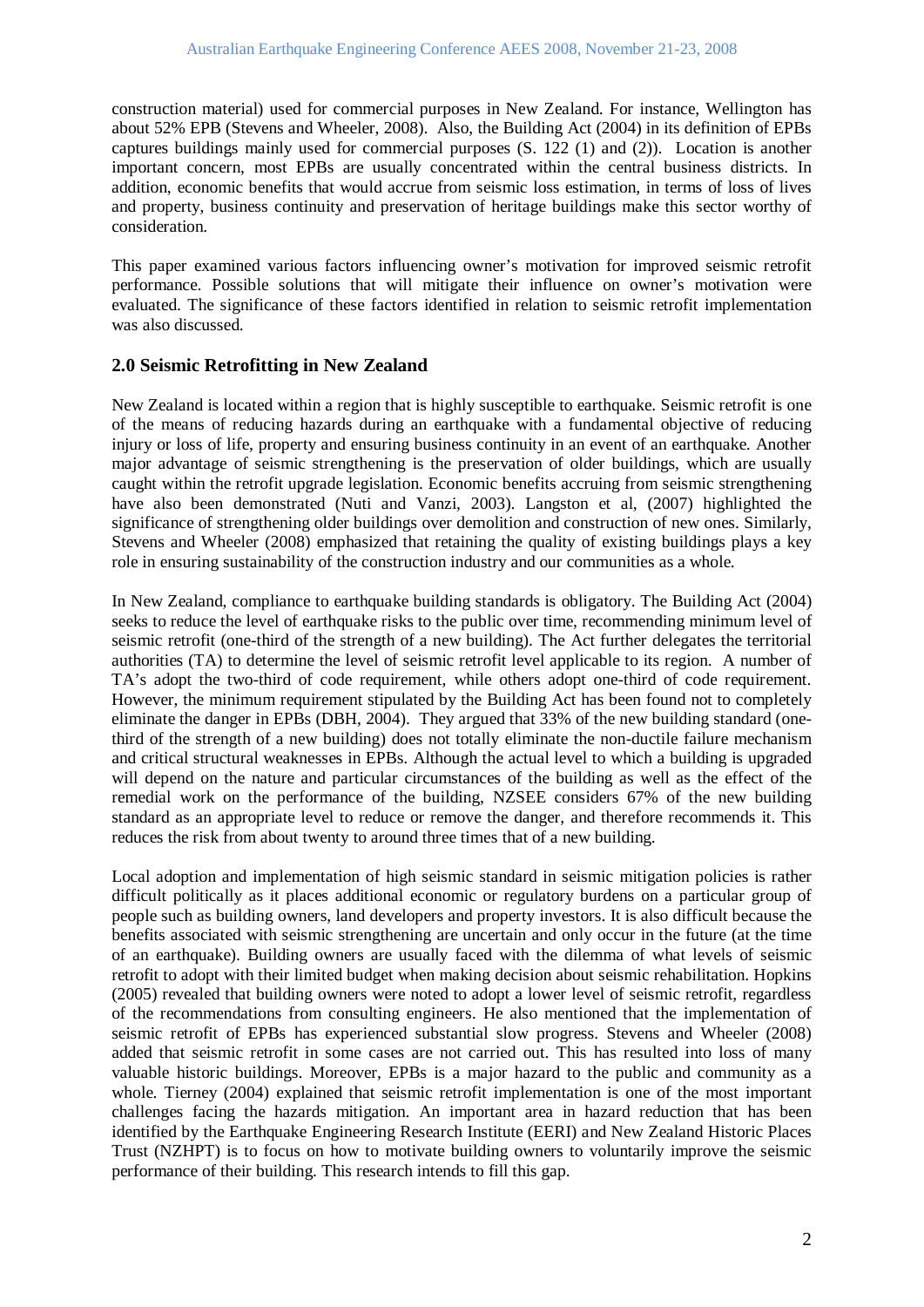This study applied the principles of motivation to understand the underlying factors influencing retrofit decisions. Why people take certain decisions and why they act the way they do has probably been a prominent question ever since people were able to reflect upon their own behaviour and actions. Motivation is one of the significant factors influencing decision for any action or behaviour at any particular time. Hickson and Khemka (2001) explained that "within the context of decisionmaking, motivation can affect whether a person chooses to engage in a decision making process at all, to what extent as well as their selection of a goal and of their means for attaining that goal". The relevance of motivation in the decision making process has been demonstrated in literature. Blustein and Flum (1999) emphasized the importance of applying motivational perspective to understanding how individuals develop interest and make decision. Ryan and Deci (2000) developed a comprehensive motivational framework, which has demonstrated ubiquitous influence of motivation across behaviour. They suggested that the degree to which an individual make decisions is a manifestation of their underlying motivational orientation. It is thus necessary to understand various motivational factors influencing seismic retrofit decisions particularly on the level of seismic standard adopted. This will help to identify factors that can help motivate owners of EPBs to adopt high seismic standard.

# **3.0 Research Method**

The objectives of the research are to; (1) understand how building owners make decisions about the level of seismic standard to adopt (2) examine why some building owners make decisions to adopt higher seismic standard despite the stance of the law (3) propose ways to enhance voluntary adoption of higher seismic standard and (4) demonstrate the economic, social and environmental implications of this decision. Only the first two objectives will be covered in this paper.

Triangulation is employed as a research strategy in this study. Triangulation adopts two or more research methods to investigate a given phenomenon. It provides multiple perspectives on a research problem, in-depth understanding of the phenomenon being studied and ensuring validity of the data collected. This research adopts two research techniques namely, qualitative and quantitative methods. The researcher's choice of research strategy takes into account the nature of the research problem. Tookey (1998) explained that the nature of a particular problem will further dictate its means of solution. Given the multi-disciplinary nature of the research topic, it is appropriate to adopt a research strategy that will capture the holistic and contextual description, revealing the varied dimensions of the phenomenon under investigation. Also a lack of comprehensive theoretical perspective and empirical research on the topic, preclude the immediate implementation of a single method approach. A sequential approach would be followed which had the qualitative findings leading into the design of the quantitative phase.

An exploratory qualitative phase aimed at identifying the motivational factors influencing building owners' decisions for improved seismic retrofit implementation would be reported in this paper. Case studies were used to examine these factors and interview was selected as data collection technique. Interviews were guided by a set of semi structured open-ended questions. 20 interviews have been conducted to date with different stakeholders identified in seismic retrofit implementation in order to gain a better understanding of the research topic within the New Zealand context. The stakeholders identified for the research are; building owners, professional and consultants, managers of insurance, financial and governmental organizations that has been involved in the decision-making process of seismic rehabilitation of EPBs. The idea was to make use of their practical knowledge and experience in obtaining information and gain a better qualitative understanding of the importance and influence of different factors on seismic retrofit implementation. The ongoing research will continue with interviews within the seismic performance sector within different regions in New Zealand.

## **4.0 Factors influencing the decision to adopt high seismic standards**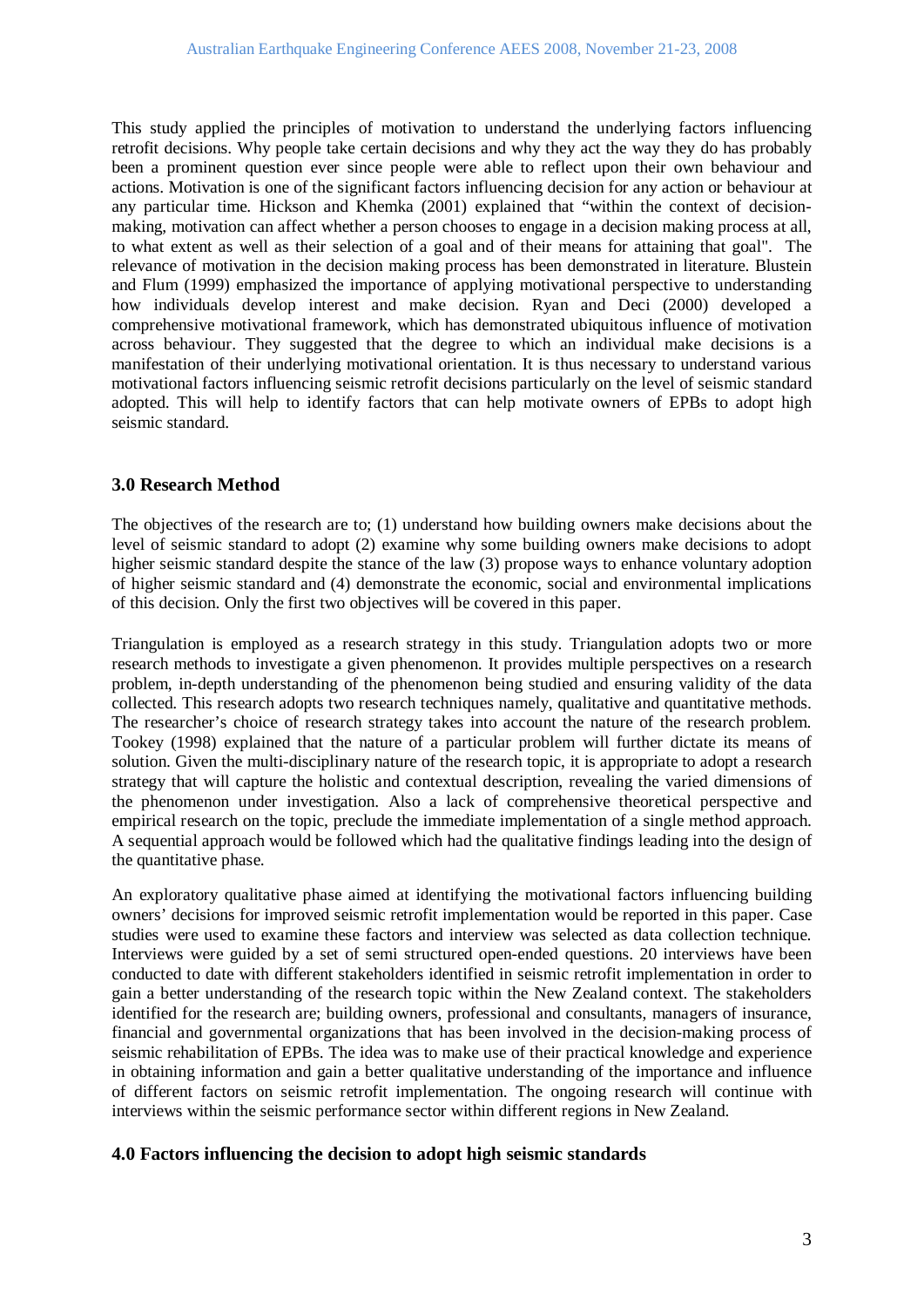The findings reported in this section are based on two sources of empirical data. The first source is a review of literature on motivation and the institutional context governing the seismic retrofit implementation in New Zealand. The second source is the on-going semi-structured interviews conducted within the study. The findings indicated that stakeholders involved in seismic retrofit implementation recognise the need and importance to motivate and incentivise owners of EPBs, for seismic retrofit to make meaningful impact in hazard mitigation. The findings presented below are categorized under three major headings namely, economic factors, social factors and regulatory requirement.

### **4.1 Economic factors**

#### *4.1.1 Cost associated with seismic retrofit*

Cost associated with seismic retrofit is a major economic driving force affecting seismic retrofit implementation. Findings from both interviews and literature reveal that it is a critical factor influencing the decision to improve seismic performance of EPBs. One of the interview participants from one of the city councils mentioned that,

"Cost of improving seismic performance of a building is enormous and usually work is not visible until completion"

Cost involved in seismic retrofit can vary widely making it difficult to adequately estimate the total amount of cost that might be involved. This variation is dependent on a number of factors such as location and type of structure, characteristics of individual buildings, rehabilitation scheme, level of performance desired and other work(s) in the building code triggered by this decision. Both direct costs (construction cost, non-seismic related construction cost and non-construction cost) and indirect costs (costs due to business disruption and revenues), associated with seismic retrofit further complicate the whole process of cost estimation in seismic retrofit projects.

90% of building owners interviewed are usually faced with the burden of cost and the question, **"is this investment worth it?"** They pointed out that one of motivators to invest in retrofit is the likelihood of cost recovery (through increased rents or at the time of sale) in an acceptable period of time. Only 10% of the building owners on the other hand, believed that though the investment is exorbitant at the time of retrofitting, it help to minimise future business disruption due to future changes in regulation and cost savings from future seismic rehabilitation. One of the participants suggested that a crucial strategy for managing the cost of improved seismic performance is to roll cost into larger upgrade i.e. build as much as possible buildings into the ongoing facility management program. Also, team work during the design of rehabilitation project can help to reduce cost as all stakeholders discuss and evaluate cost cutting measures as a team. Substantial financial aid to owners of heritage EPBs was also added as a significant motivator for improved seismic retrofit implementation.

## *4.1.2 Insurance*

Insurance is a vital consideration in managing earthquake risks and has significant implication for mitigation investment decisions. Earthquake insurance policies in New Zealand generally cover a portion of shake damage to a structure from an earthquake. The building owner may also need to spend money for rehabilitation in an event of an earthquake for damages not covered under the policy. Insights from interviews indicated that buildings retrofitted well beyond minimum requirement should be eligible for premium discounts. EERI (1998) suggested that the price of insurance premium should reflect risk and take into account mitigation actions on the building if it reduces the expected insurance losses on the structure. 92% of the interviewees viewed discounts in insurance premiums as a key component of any hazard mitigation program aimed at improved seismic performance of EPBs.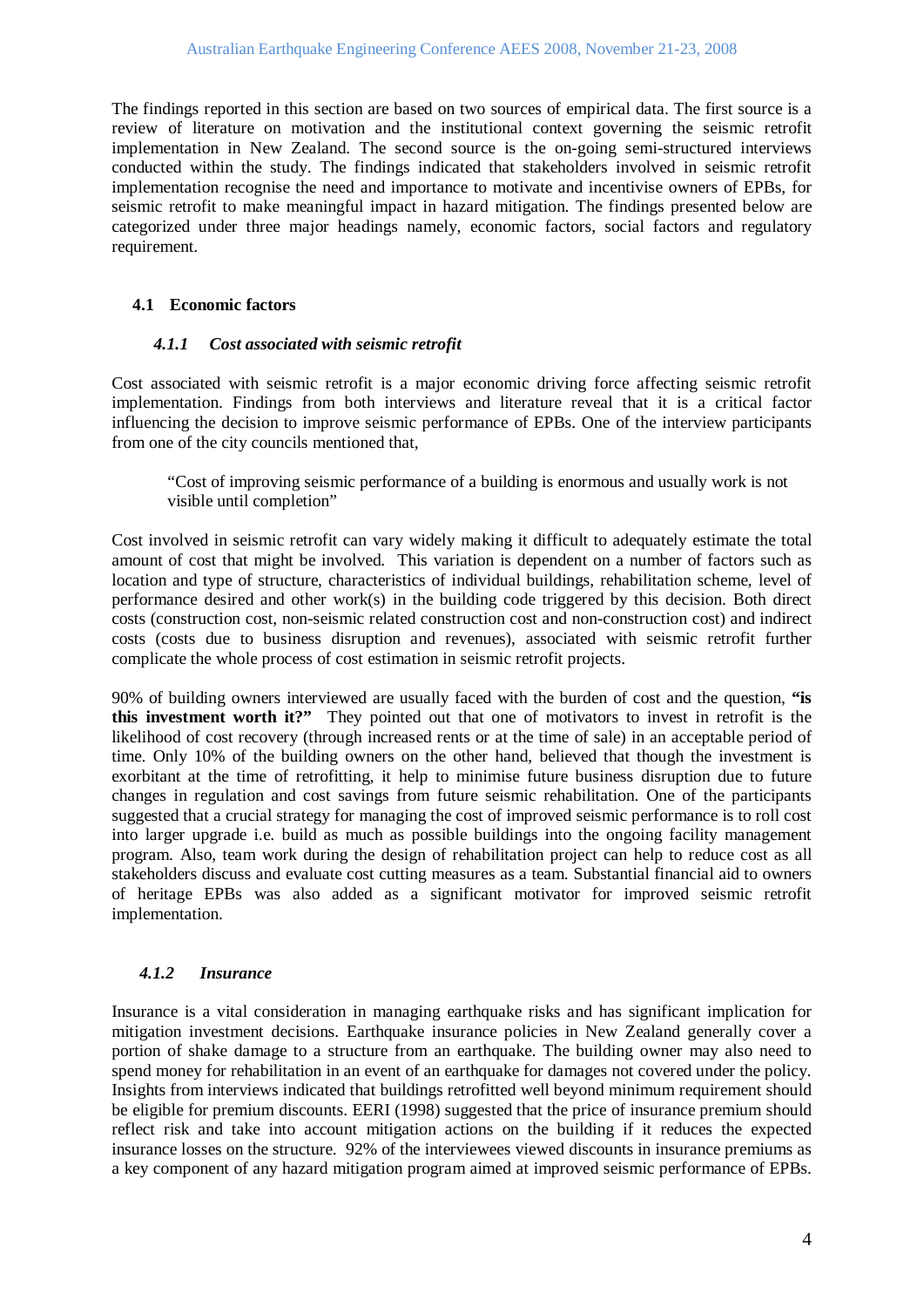It was also suggested that requirement for higher seismic performance by insurance companies from the insurer would aid seismic mitigation measures. However, one of the participants from the insurance industry viewed this as rather difficult to implement as a result of the dynamic and competitive nature of the industry unless required by regulation.

It should be clearly stated here that while insurance is potentially a major component in the total risk management plan for an EPB, it is not in itself a technique to improve seismic performance of a building. In fact, the availability of insurance may act as an impediment to taking action to improve a building's performance. An example is moral hazard<sup>[3](#page-4-0)</sup> which results in underinvestment in mitigation plans. This was clearly apparent with some building owners interviewed, as they view insurance as a means of dealing with earthquake risks rather than acting safely.

## *4.1.3 Financial Incentives*

Availability of incentives has been identified as a strong motivator for decision making. Incentive is any factor (financial or non-financial) that provides a motive for a particular course of action. Both forms of incentive were considered to be important in motivating high seismic retrofit standard. The interview sessions revealed a strong preference for both financial and non-financial incentives for heritage buildings, while only non-financial incentives were accorded to non-heritage buildings. Reasons were related to benefits associated with preservation and high cost of protecting fabrics of heritage buildings. The financial incentives identified are: grants, property tax rebates, fee waivers, low interest rate loans, tax deductibility, subsidies and tax credits. Non-financial incentives will be discussed under the social factors section.

In New Zealand, some of the identified incentive programs are made available to only a few categories of heritage buildings. A general consensus was noted that the funds provided by the New Zealand Historic Place Trust to only few heritage buildings are too small to make any meaningful impact. One of the participants suggested that if financial incentives are insufficient, other elements of non- financial incentive should be added to the mitigation program, so that when combined will adequately motivate owners. It is important to implement additional financial incentive programs to allow successful seismic implementation. However, in order to make incentive programs efficient and cost effective it is important to appraise the program's ability to meet its objectives.

# *4.1.4 Market Conditions*

Using the market place to create value for seismic safety has been suggested as a strong motivator for improving the seismic performance of buildings in literature (May et al. 1998 and Hopkins, 2005). This research employed this perspective to investigate how market values can drive motivation for higher seismic standards in New Zealand. 80% of building owners are burdened with the questions of, "how strong is the market for the building, can the revenues from the building pay off the debt for retrofit"?, before taking decisions on the level of seismic standard to adopt. This concern is common among building owners who lease or sell the buildings after rehabilitation. Results show that the following factors are possible ways of driving market values for seismic retrofit in New Zealand;

- introduction of a standardised building rating system such as the NZSEE grading system
- more knowledgeable tenants demanding improved seismic standard
- creating third party services for seismic rehabilitation assessment to aid information disclosure to prospective buyers and tenants
- real estate market boom- increasing value for investment returns on properties

<span id="page-4-0"></span><sup>&</sup>lt;sup>3</sup> Moral hazard is an insurance term that refers to the phenomena that having insurance diminishes the insured's motivation to act safely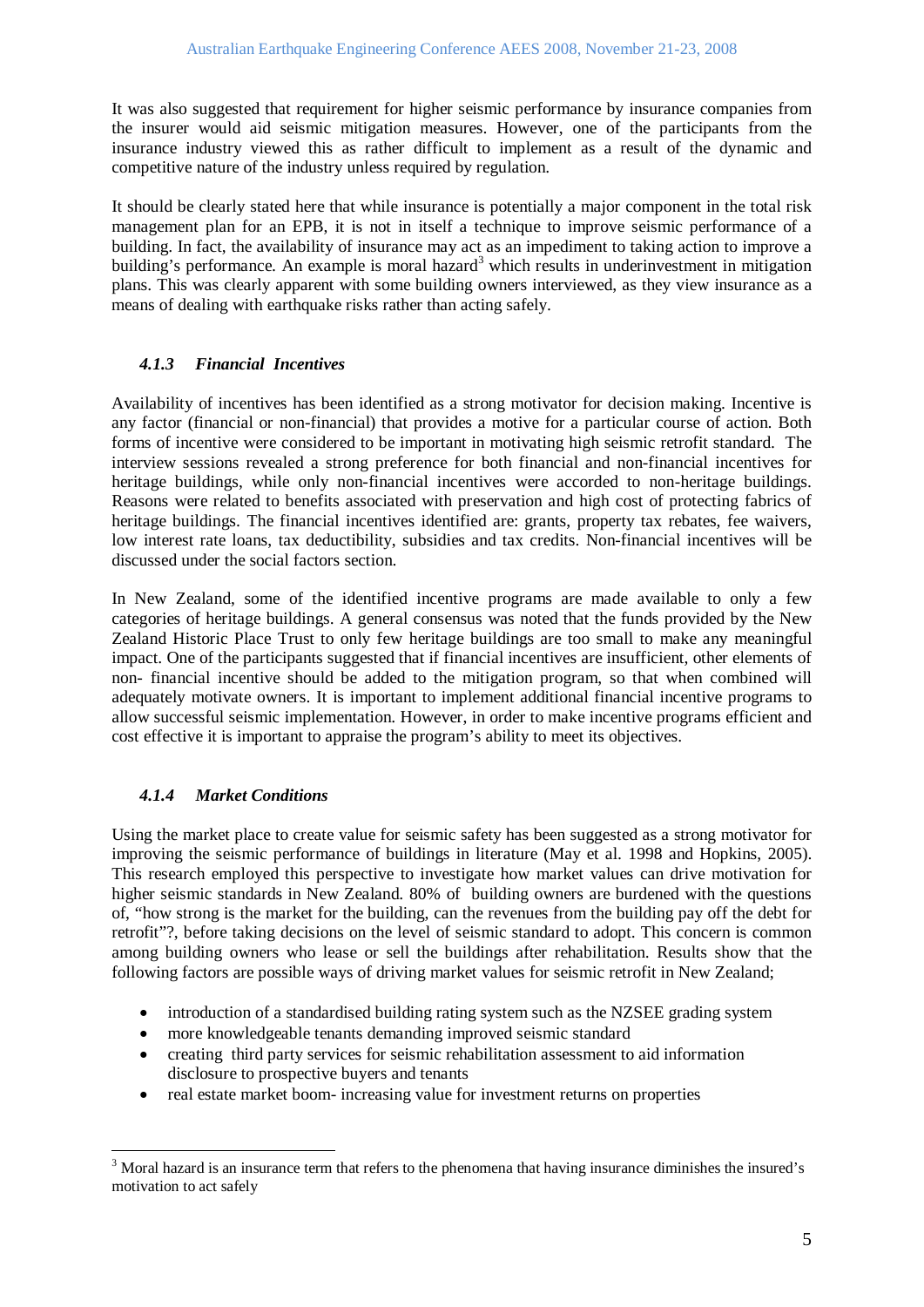- lenders and insurers obligatory requirement of improved building performance to ensure that earthquake risks are equitably distributed in the market place
- minimal business interruption desired by building owners and tenants

Market-based incentives can offer prevailing reasons for different stakeholders and the public at large to retain, care, invest, and act responsibly to rehabilitate EPBs. There is a probability that if adequate strategies considering some of these factors could be developed or nurtured, the market place might end up taking care of many EPBs within the communities. It is important to note that these above named factors concern various stakeholders involved in seismic retrofit decision-making process. It further suggest how the insurance industry, financial institutions, building owners, tenants, professionals in building and real estate communities can work together to foster seismic rehabilitation with or without governmental participation.

## **4.2 Social factors**

#### *4.2.1 Perception of earthquake occurrence and risks*

Findings to date reveal that perception of earthquake occurrence and risks has a great influence on motivation for improved seismic performance. The study found that public awareness, city councils mitigation approaches, uncertainties in earthquake occurrence and past experiences influence people's perception of earthquake risks. These factors tend to be mutually interdependent and in turn influence the kind of mitigation decision people adopt. The study found that 87% of interviewees with earlier experience of earthquake tend to support high seismic performance standard. Most of the respondents within this group are concerned for their safety and business disruption. For instance, one building owner explained,

"Earthquake occurrence is real to me now and I think my safety and that of others is much more important than any other thing."

While those with no earlier experience of earthquake risk were found to possess a nonchalant attitude towards mitigation, though they are generally aware of the risks. Mitigation approach by city councils was also dominated by the perception of earthquake risk. High risk regions with possible occurrence of earthquakes adopt active mitigation programs while regions with less risk adopt passive approaches. This greatly influences the extent to which the public generally becomes aware of risks and as a result affect their decision. Education and awareness programs provided by some of the high risk regions have greatly influenced many owners on the type of risks they are exposed to and consequently their decision to adopt improved seismic standards. However, at the time of writing, the extent to which education and awareness programs influence the insurance and financial industry has not been determined.

These findings agree with Slovic and Weber (2002), and Jaeger's et al., (2002) study on risk perception. They emphasised that perception of risks play an important role in the decisions people make. They submitted that disparities in risk perception lie at the heart of disagreements about the best course of action between various stakeholders involved in mitigation plans and members of the general public. It is recommended that stakeholders involved in seismic retrofit decision-making have good understanding of the risks that are been faced and completely understand the implications of their decisions.

## *4.2.2 Trust and Beliefs*

Trust and belief in seismic retrofit techniques and the associated professionals has been identified as one of drivers for adopting improved seismic retrofit. Hopkins et al. (2006) showed that trust and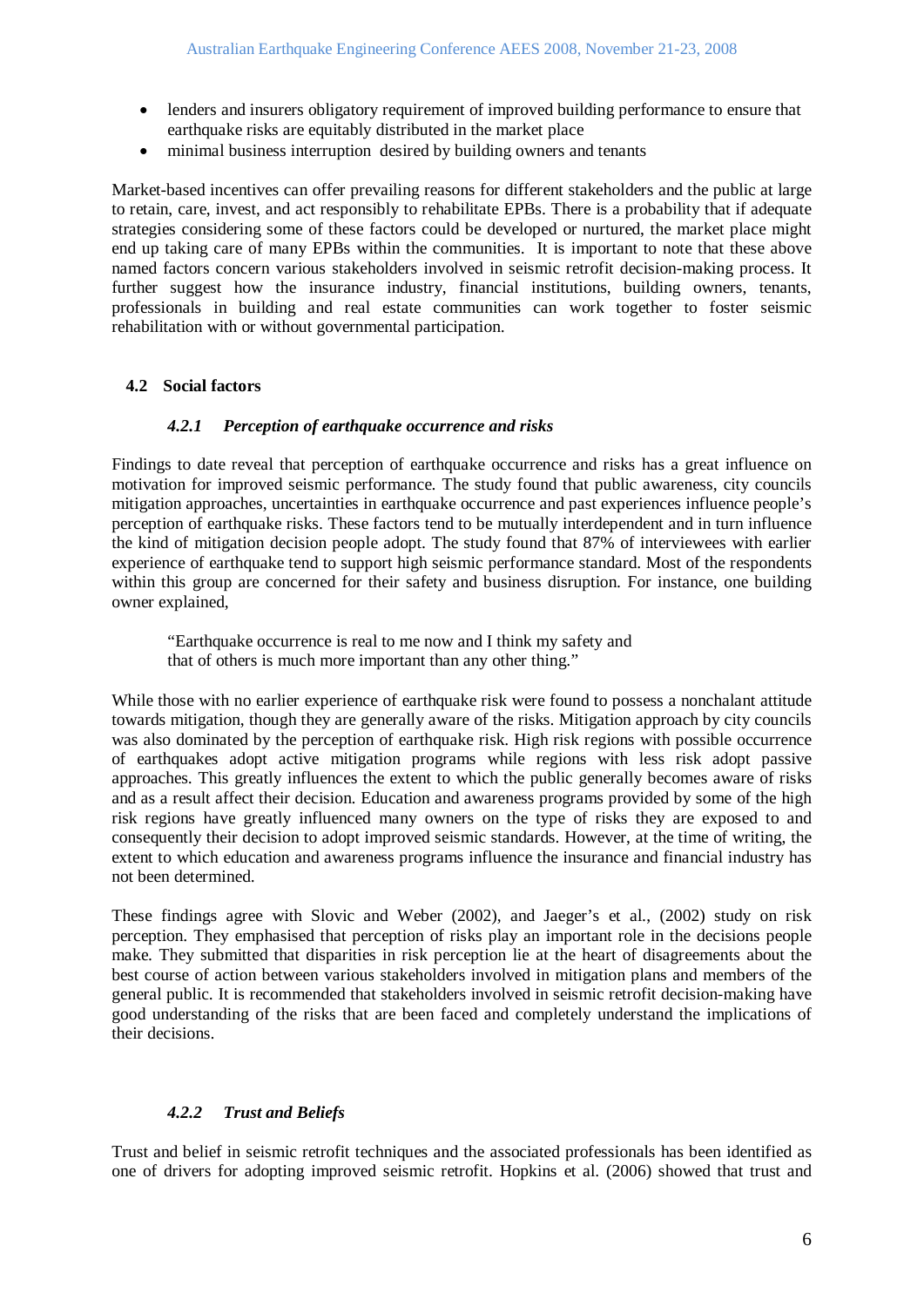belief is one of the major factors driving decision-making in seismic retrofit. They concluded that building owners need to have belief in retrofitting solutions and trust in designers, consultants, approval authorities and builders to make the implementation effective. Insights from the interviews show that both factors are highly inter-related; owner's beliefs in professionals will influence their levels of trust in the retrofit solutions. One of interviewees responded saying,

"I do not really believe in these engineers that we have here, so I waited until I could get a good one in Wellington to help strengthen my building. For instance, have you seen that new building just around the corner? It was supposed to be of higher seismic standard, but partially came down during the last earthquake? See, these engineers don't know anything"

To make adequate retrofit a reality, efforts should also focus on these fundamental aspects. Professionals and regulatory authorities should be required to pay more attention to the designs they recommend and approve. Owners should also be advised on the possible outcome of the retrofit solution they have chosen in the event of an earthquake.

## *4.2.3 Values and Rewards*

Values and rewards in seismic retrofit implementation differ across individuals. Maloney (1986) and Porter and Lawler (1968) emphasised that motivation of an individual largely depends on the need, values and rewards associated with the accomplishment of the task. The interviews revealed that 89% of owners are motivated by the values and rewards that they can get from seismic retrofit implementation. The values and rewards identified include; increased rental value, public recognition in the form of award, monetary and non-monetary reward and self-esteem. These values and rewards identified can be used as a form of non-financial incentives to motivate the adoption of high seismic standards.

Monetary or nonmonetary rewards have been demonstrated to increase the probability of the repetition of desired behaviour (Skinner and Frederic, 1965). The use of monetary incentives to enhance better behaviour is the most common way to reward and motivate people. Many people have also now realised that non-monetary rewards (appreciation, recognition) are valuable motivators. The recognition of individuals and groups with desired behaviour has also been established (Fischer and Nunn, 1992) as a strong motivator for desired repetitive behaviour. Findings from the study revealed that the introduction of awards for best retrofitted EPB and star rating would help improve the adoption of high seismic standards. Adopting some of these rewards in seismic retrofit implementation programs will increase the value and expectations of various stakeholders.

## *4.2.4 Benefits of seismic retrofit*

There are several benefits of improving the seismic performance of a building such as life and property safety, loss reduction, quick business recovery and societal loss reduction. While some decisions about managing the risk for a particular building solely rely on weighing potential loss (physical damage) against potential cost of the improved performance, a number of owners and decision makers were found to factor in some important intangible benefits. Benefits such as protecting lives, business continuity and maintaining competitive position are common among private organisations. Among public orgnisations, the benefits include protecting lives, health and welfare, preservation of heritage buildings, reducing the need for displacement and demolition as well as the ability to provide uninterrupted services.

Another system of assessing benefit is the unacceptability of the possibility of losing equipments, production capacity (such as a computer component company) or certain buildings (such as hospitals or fire stations) in the event of earthquake. Consequently the benefits that will accrue in the future may be more substantial than the cost incurred now. This greatly motivates the adoption of high seismic standard. The study also found that observable benefit is one of the strongest motivator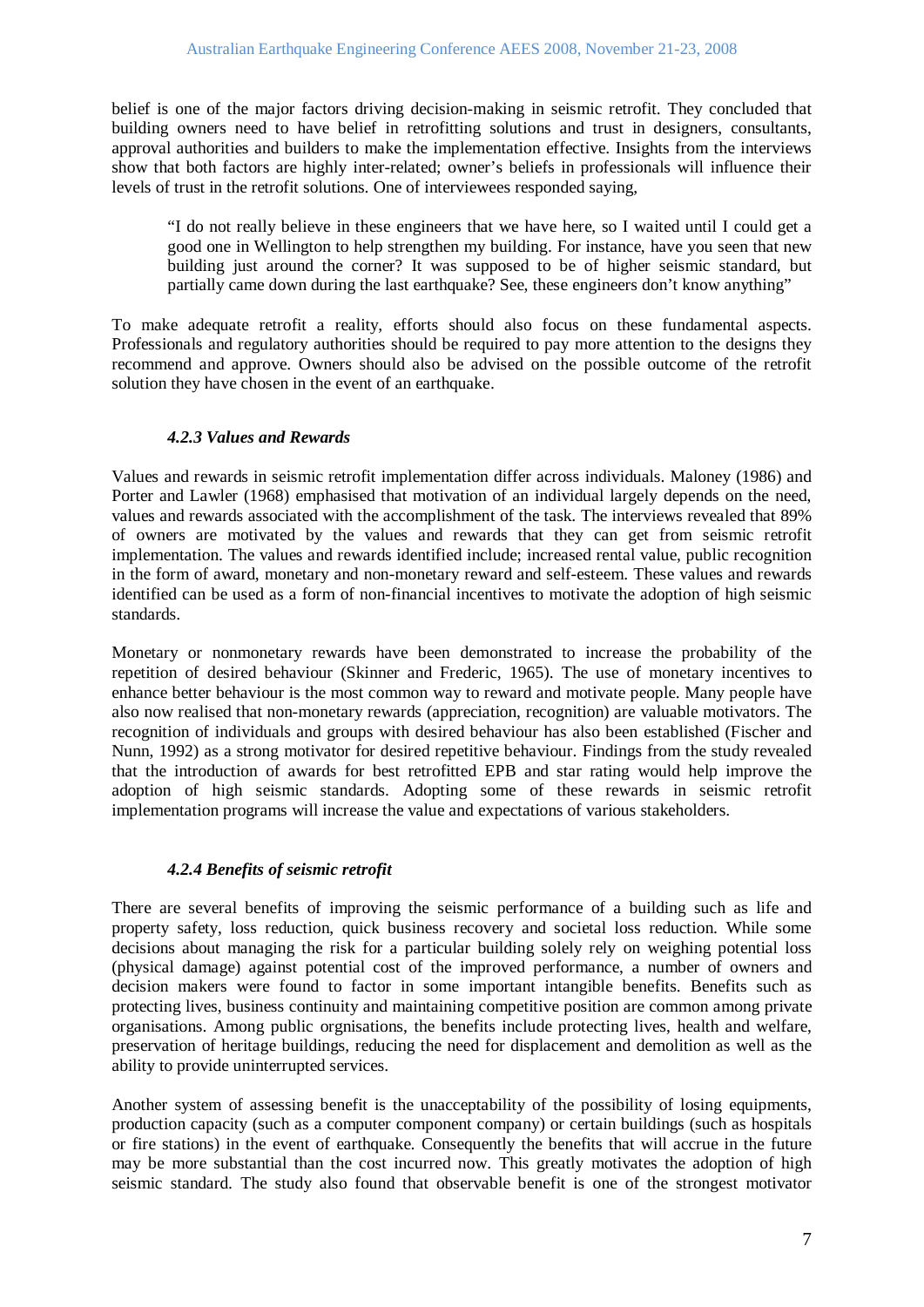peculiar to 97% of the interviewees. For instance, from the last recent earthquake in Gisborne, the author found that owners of EPBs feel that the benefits of improved seismic performance outweighed the costs. It is therefore imperative to demonstrate the expected economic, social and environmental benefits associated with seismic retrofit during decision-making.

# **4.3 Regulatory Requirement**

Regulatory requirements involving seismic retrofit can act as important incentives or impediments to improving seismic performance of EPBs. It is a significant feature in the context of the decisionmaking to improve seismic performance. The New Zealand building code for example, has provisions that trigger seismic upgrade of existing buildings whenever substantial alterations, major repairs, change of occupancy, or use is required. The seismic provisions of the current building code must be adopted. This can be seen as a positive influence. In contrast, the decision to improve the seismic performance of a building often triggers other requirement particularly compliance with disability access, fire requirement and hazardous materials. Meeting all the triggered code requirements at times might be difficult to achieve based on the structure and certain characteristics of the building. The associated cost can also become unacceptably high, thereby discouraging building owners.

This research reveals that regulatory requirement can be a major constraint while some regulatory relief such as reduced permit fees, fee waivers, tax reductions, rateable values taking into consideration of seismic strengthening etc can be an advantage in seismic retrofit implementation. One of the participants mentioned that 20% of the building rehabilitation cost was spent only for disability access. Russell and Jaffee (1996) also explained that most building owners cited regulatory requirements as one of the impediments to taking action. It is important for governmental regulators to adopt some form of regulatory relief that can help reduce this burden on building owners. However, a careful appraisal of such efforts should be carried out in order not to jeopardise the interest of the public and the community as a whole.

# **5.0 Significance of Findings**

The underlying factors influencing retrofit decisions have been revealed in this study. How building owners make retrofit decision about the level of seismic retrofit to adopt has been demonstrated in this research. Decisions are made primarily on regulatory requirements, cost of strengthening, trust and belief in seismic solutions and the related professionals. Most owners of EPBs sought "safe haven" by retrofitting to about 40% of the building standard (a little above the minimum requirement) in order to compile with the law, while some just simply trusted and accepted their engineer's recommendation, others choose the lowest cost options available to them.

Similarly, this research has demonstrated why building owners make decisions to adopt high seismic standards. Decision to adopt high seismic standard are made based on building owners' motivational orientation and it differs across building owners. Market conditions, earthquake occurrence and risks, future cost savings, availability of financial incentives and regulatory relief are strong motivational factors for building owners to adopt high seismic standards. Values and benefits as associated with high seismic standards were also noted to contribute to high motivation.

The identification of various factors influencing motivation for improved seismic retrofit implementation provide crucial "motivational" input in the design and implementation of hazard mitigation programs. Neglecting these motivationally linked factors may create serious risk as it may be difficult to evaluate the level changes in behaviour and attitude that may be induced by incentives. Consequently, it is necessary to consider the motivational nature of incentives, as lack of knowledge on human motivation may limit the understanding and the effects of incentives, thereby making little or no impacts on hazard mitigation efforts.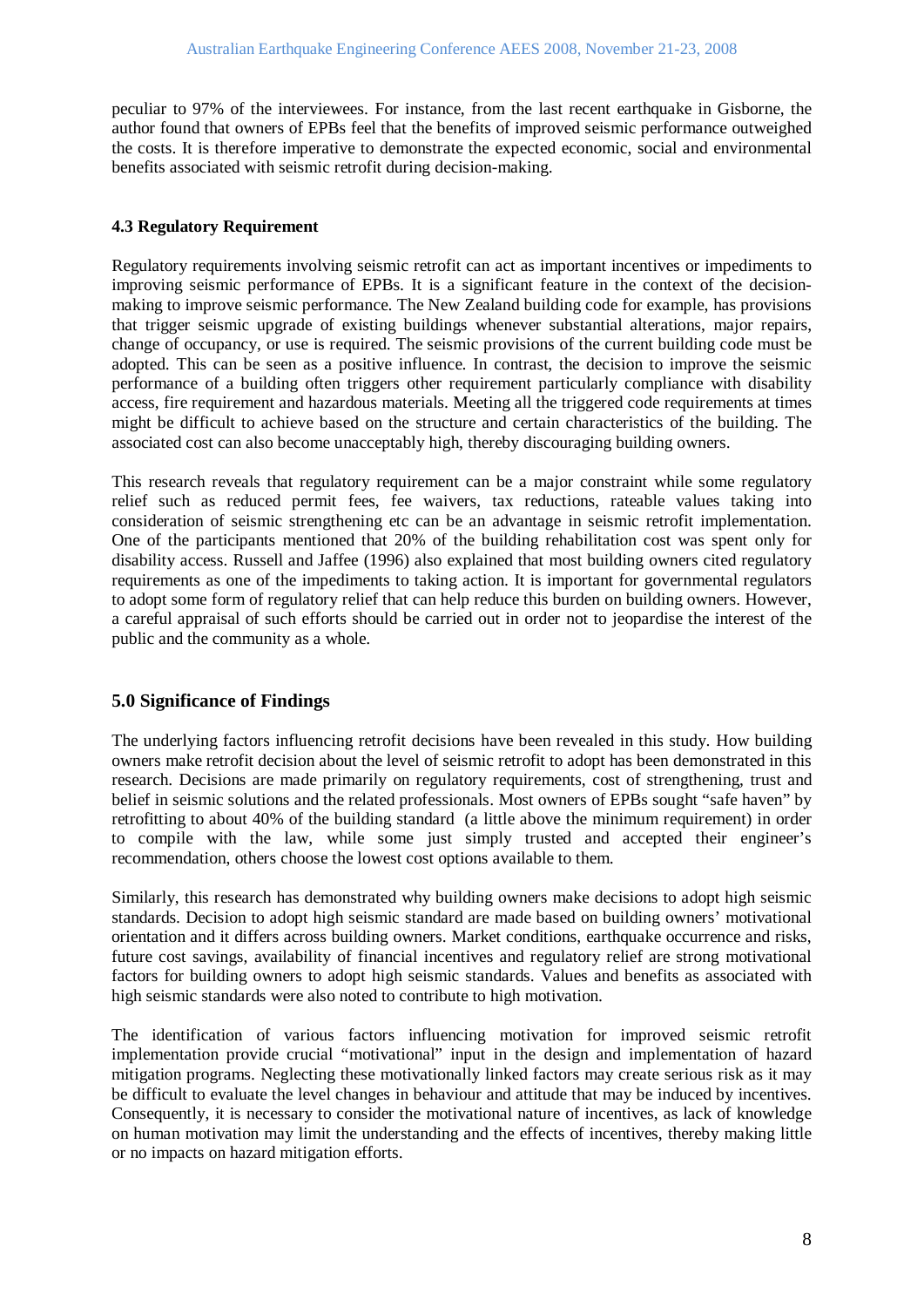### **6.0 Conclusion**

Various factors affecting motivation for improved seismic retrofit of EPBs have been presented in this paper. The major factors identified as influencing motivation for improved seismic performance have been grouped under three categories; economic social and regulatory requirements. Firstly, economic factors include cost of seismic rehabilitation, high insurance premiums, financial incentives and market conditions. Majority of the economic factors invariably would either reduce or increase the cost associated with seismic strengthening. Secondly, the social factors identified are perception of earthquake occurrence and risks, trust and beliefs, values and rewards and benefits of seismic retrofit and lastly regulatory requirements involving seismic retrofit implementation.

The findings suggest that while cost and other related economic factors were believed to have been the only major motivator for improved seismic performance in EPBs, the significance of the two other categories also call for attention. It is also important to understand the distinction between these factors and accordingly cater to their effect during the formulation and revision of policies and design of incentives programs. It is hoped that findings presented in this paper will provoke the different stakeholders, researchers and governmental organisation examining seismic retrofit implementation to treat the adoption of improved technical solutions in hazard mitigation as an issue that can be financial, socially and politically negotiated.

The future research will further seek to examine the comprehensive assessment of these factors and their roles and importance in decision-making. This is crucial for the subsequent development of any quantitative model that would serve to establish the economic, social and environmental benefits associated with strengthening beyond minimum code requirements.

### **7.0 References**

Blustein, D. L., & Flum, H. (1999). A self-determination perspective of interests and exploration in career development. In M. L. Savickas & A. R. Spokane (Eds.), Vocational interests: Meaning, measurement, and counseling use (pp. 345–368). Palo Alto, CA: Davies-Black.

Department of Building and Housing (2004). Earthquake-prone building provisions of the Building Act 2004. AS/NZS 1170.0.

Earthquake Engineering Research Institute (1998). Incentives and impediments to improving the seismic performance of buildings. EERI: Oakland, CA

Fischer, G. W., and Nunn, N. P. (1992). Nonmonetary incentives: It can be done. Journal Management in Engineering, ASCE, 8(1), 40–52.

Hickson, L. and I. Khemka (2001). The role of motivation in the decision making of people with mental retardation. Personality and motivational differences in persons with mental retardation, 199- 255. Lawrence Erlbaum Associates:

Hopkins, D. (2005). The Value of Earthquake Engineering. Public Submission for New Zealand Society for Earthquake Engineering Inc.

Hopkins, D., Sharpe, R., Sucuoğlu, H. and Kubin, D. (2006). Residential retrofitting in Istanbul: key issues to make implementation possible. In proceedings of the 8th U.S. National Conference: Earthquake Engineering, 18-22 April, 2006, San Francisco, California

Jaeger, C., Renn, O., Rosa, E.,Webler, T. (2002). Risk and Rational Action. Earthscan, London.